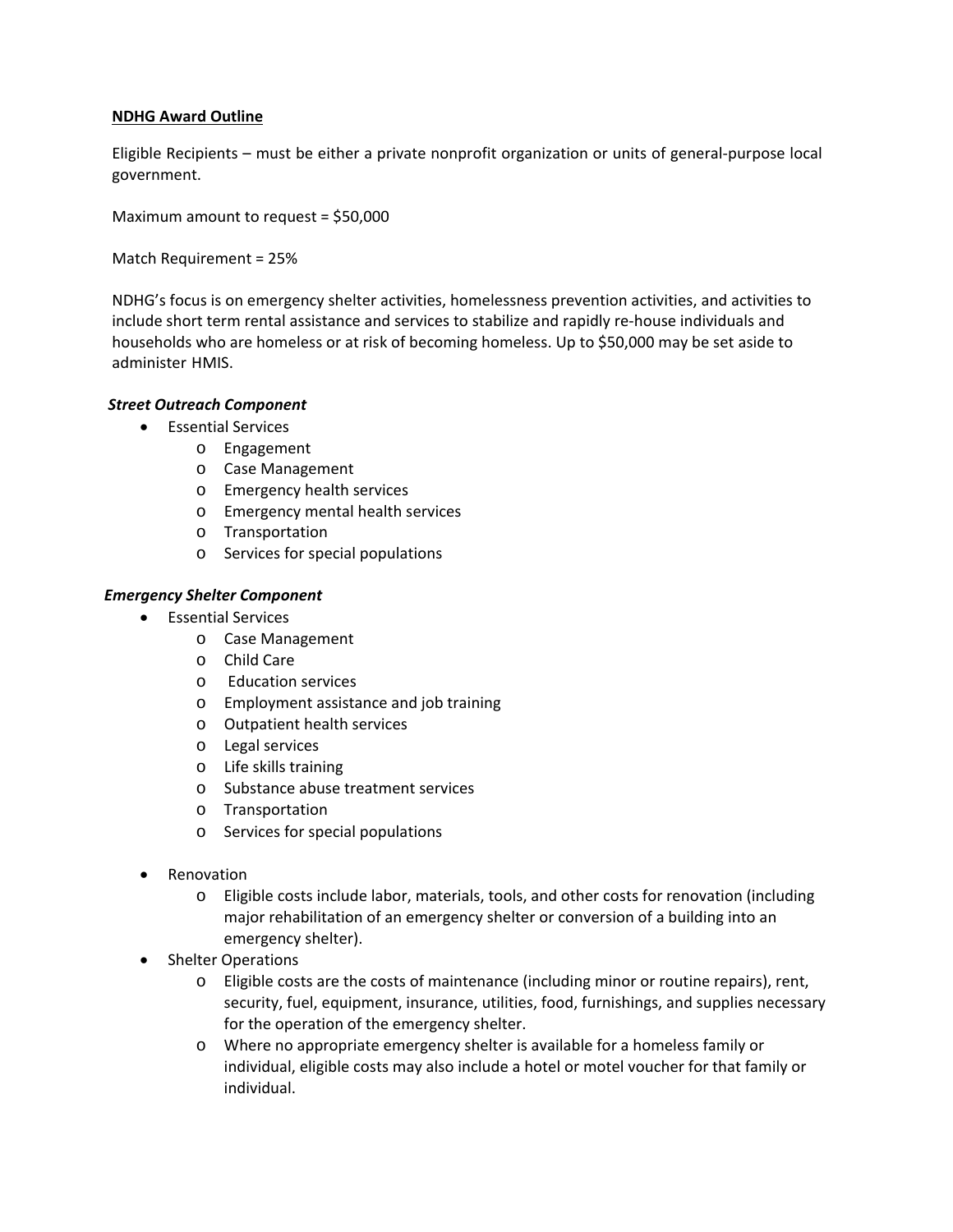#### *Homeless Prevention Component*

- Housing Relocation and Stabilization Services annual income below 50% median familyincome o Financial assistance costs
	- Rental application fees
	- **Security deposits**
	- **Last month's rent**
	- **Utility deposits**
	- Utility payments
	- Transportation The transportation costs of travel by program participants to another state. This will be a one-time payment per program participant. In order to pay for transportation cost to relocate people to destination outside the state, the program participant must agreeto:
		- Program participant must provide written documentation that they have housing in place at theirdestination.
		- Program participant must sign a form agreeing that this is a one-time assistance and acknowledge that they will not be eligible for the same assistance in the future.
		- Program participant must agree to let us keep track of this assistance and allow us to share this information with other homeless service providers in the state.
- Short-term Rental Assistance This activity will be included in the Homeless Prevention and Rapid Re-Housing components. This funding can be used to pay above the Fair Market Rent established by HUD, only if all other resources for finding rental assistance at the Fair Market Rent have been exhausted. Program participants should be encouraged to pay a portion of their rent if possible. Subrecipients **must** complete and file a rent reasonableness form for rental assistance above FMR.
	- o Short-term rental assistance up to 3 months ofrent
	- $\circ$  Payment of rental arrears for up to 6 months of rent in arrears, including any latefees
	- o Rental assistance may be tenant-based orproject-based

Note: Separate leases must be completed for each tenant if two or more are living together in an apartment and if one or more tenants are eligible for NDHG funding and the other tenants are not eligible for NDHG funding.

## *Rapid Rehousing Component*

- Housing Relocation and Stabilization Services
	- o Financial assistance costs
		- Rental application fees
		- **Security deposits**
		- **Last month's rent**
		- **Utility deposits**
		- **Utility payments**